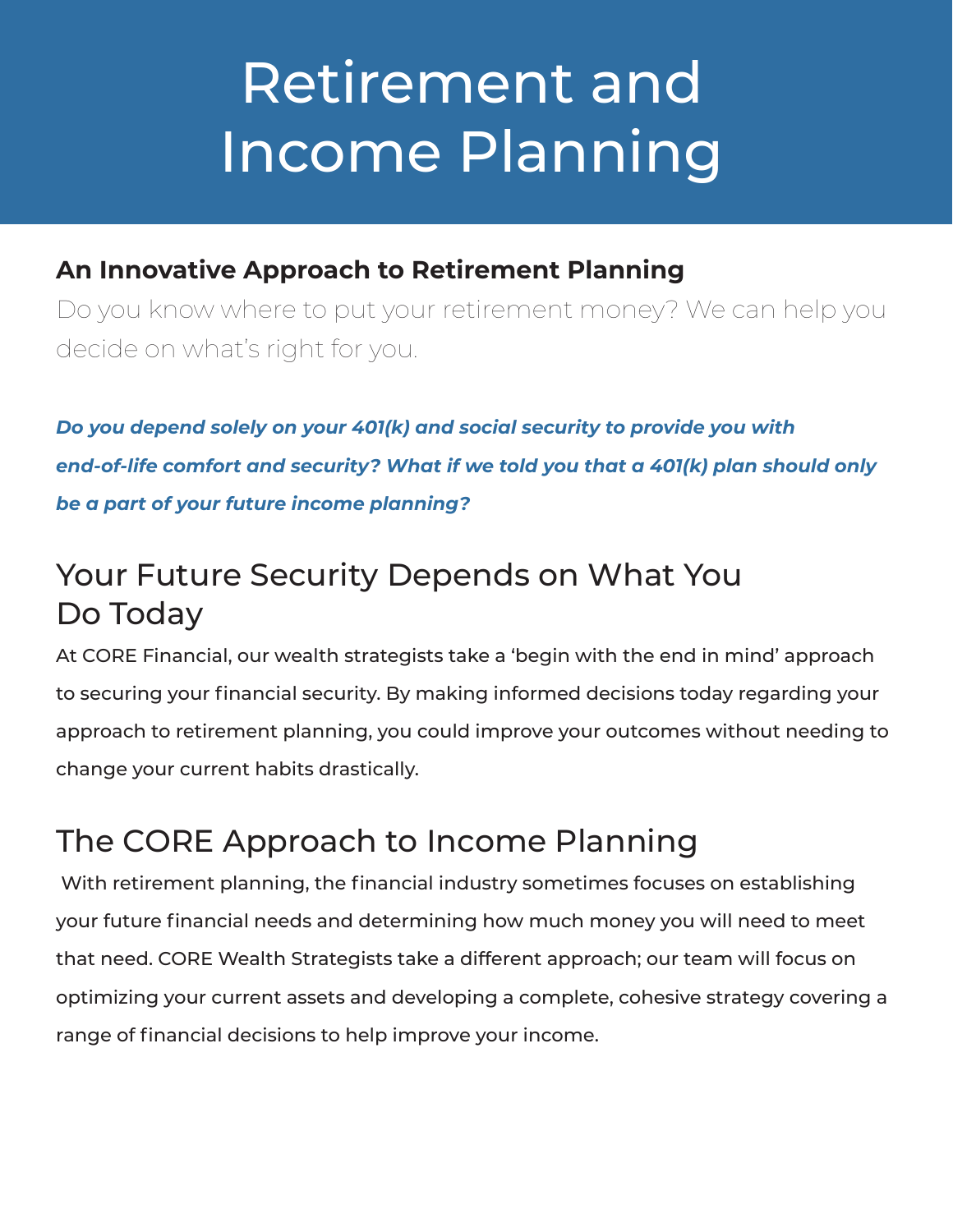# Retirement and Income Planning

### Is Your Retirement Fully Dependent on Investment Accounts?

Many people choose a method to create income in retirement called a safe withdrawal method, or as we call it, a 'Portfolio-Only Retirement Plan.' Although this strategy certainly has its place, all of the jobs and pressures that exist for each retiree falls squarely onto their investment accounts.

### Common jobs and pressures our clients have experienced: **Jobs:**

- Income for husband and wife
- Income for children's education
- Income for the survivor after the death of a spouse
- Liquid access to capital for opportunities and unexpected expenses
- Legacy for loved ones

#### **Pressures:**

- Money must be preserved to maintain its value and income sustainability
- Money must produce a rate of return to maintain the future lifestyle
- Money may be subject to unpredictable tax liability
- Money must keep pace with inflation over time